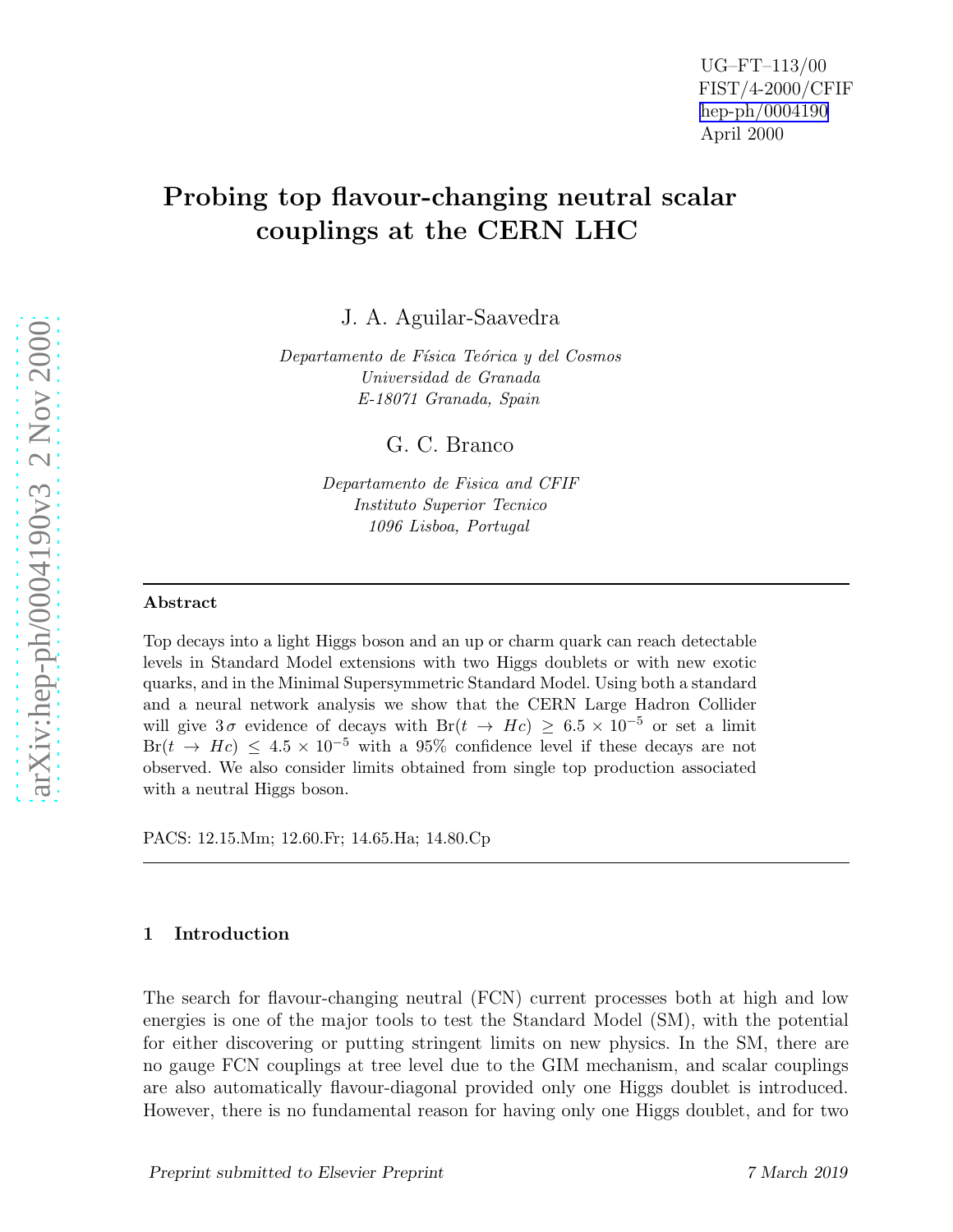or more scalar doublets FCN couplings are generated at tree level unless an ad hoc discrete symmetry is imposed [1].

There are stringent limits on the FCN couplings between light quarks arising from the smallness of the  $K^0 - \bar{K}^0$ ,  $B^0 - \bar{B}^0$  and  $D^0 - \bar{D}^0$  mass differences [2], as well as from the CP violation parameter  $\epsilon$  of the neutral kaon system. If there is no suppression of scalar FCN couplings, the masses of the neutral Higgs bosons have to be of the order of 1 TeV. However, if FCN couplings between light quarks are suppressed, being for instance proportional to the quark masses [3,4] or to some combination of Cabibbo-Kobayashi-Maskawa (CKM) mixing angles [5,6], the lightest neutral Higgs may have a mass  $M_H$  of around 100 GeV. In this case, the effects of scalar FCN currents involving the top quark can be quite sizeable.

The interactions among the top, a light quark  $q = u, c$  and a Higgs boson H will be described by the effective Lagrangian

$$
\mathcal{L} = \frac{g_W}{2\sqrt{2}} g_{tq} \bar{q} (c_v + c_a \gamma_5) tH + \text{h.c.}
$$
 (1)

The axial and vector parts of the coupling are normalized to  $|c_v|^2 + |c_a|^2 = 1$ . The natural size of  $g_{tc}$  in a two Higgs doublet model (2HDM) is  $g_{tc} \sim 0.20$ , leading to large FCN current effects observable at the CERN Large Hadron Collider (LHC). The natural size of  $g_{tu}$  ranges from 0.012 to 0.025, depending on the model considered. This is too small to be observed, but if this coupling is enhanced by a factor  $\sim$  2, it could also be detected. Models with new heavy exotic quarks can also have large tree level  $Htq$  couplings, with the particularity that they are proportional to the FCN  $Z_tq$  couplings [7]. Present limits on the latter [8] allow for  $g_{tu} \sim 0.31$  or  $g_{tc} \sim 0.35$ , both observable at LHC.

The large top quark mass opens the possibility of having relatively large effective vertices Htq induced at one loop by new physics. In the Minimal Supersymmetric Standard Model (MSSM) there are large regions of the parameter space where one can have  $g_{tc} \sim 0.04$ [9,10]<sup>1</sup>. In contrast, in the SM the effective Htc vertex is very small,  $g_{tc} \sim 10^{-6}$  due to a strong GIM cancellation [11]. The large top quark mass also suggests that the top quark could play a fundamental rôle in the electroweak symmetry breaking mechanism [12,13] and in this case top FCN scalar couplings would be large,  $g_{tc} \sim 0.3 - 0.4$  [14] or  $g_{tc} \sim 0.5 - 2.9$  [15], depending on the model considered. Hence the importance of measuring its couplings, in particular to the Higgs boson [16].

Present experimental bounds on top FCN scalar (and gauge) couplings are very weak. Some processes have been proposed to measure the Htq vertices, for instance  $t\bar{c}\nu_e\bar{\nu}_e$  and  $t\bar{e}$  production at a linear collider with a center of mass (CM) energy of 1 − 2 TeV [17] and  $t\bar{c}$  production at a muon collider [18] or at hadron colliders via gluon fusion  $gg \to H \to t\bar{c}$  [14]. These processes can probe the FCN couplings of the heavier mass eigenstates, but do not provide useful limits for the light scalars. In this Letter we will

<sup>&</sup>lt;sup>1</sup> The value of  $g_{tu}$  is much smaller in principle.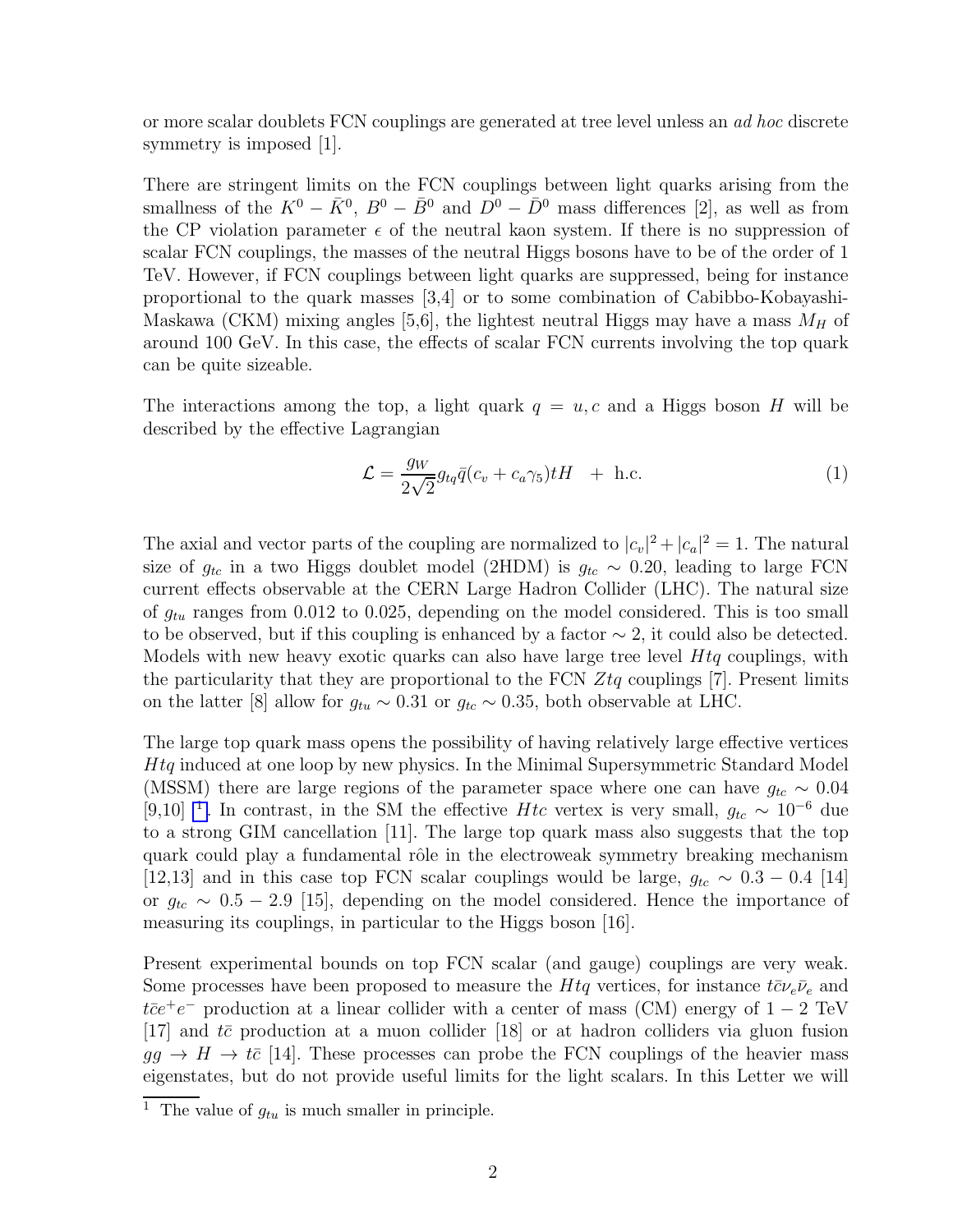show that top decays  $t \to Hq$  at LHC provide the best limits on the couplings of a light scalar of a mass slightly above 100 GeV. The importance of this mass range stems from the fact that global fits to electroweak observables in the SM [19] seem to prefer  $M_H \sim 100$ GeV, as well as the MSSM prediction that the mass of the lightest scalar has to be less than 130 GeV [20]. On the other hand, direct searches at the CERN  $e^+e^-$  collider LEP at CM energies up to 202 GeV imply the bound  $M_H > 107.9$  GeV for the mass of a SM Higgs, with a 95% confidence level (CL) [21]. For the lightest Higgs of the MSSM the bounds depend on the choice of parameters and typically are reduced to  $M_H > 88.3$  GeV.

In the following we will perform a detailed analysis of the sensitivity of the LHC to FCN scalar couplings in top decays  $t \to Hq$  [22]. We will also study Ht production, which also serves to constrain the  $Htq$  vertex [23]. However, the bounds obtained from this process are much less restrictive. Finally, we will comment on the potential of the LHC to discover these signals at the rates predicted by some models.

## 2 Limits on FCN couplings from top decays

To obtain constraints on the coupling  $g_{tq}$  we will first consider  $t\bar{t}$  production, with the top quark decaying to  $W^+b \to l\nu b$ ,  $l = e, \mu$  and the antitop decaying to  $H\bar{q}$ . With a good  $\tau$  identification the decays  $W^+ \to \tau^+\nu$  can be included, improving the statistical significance of the signal.

The decay mode of the Higgs boson depends strongly on its mass. For our evaluation, we take  $M_H = 120 \text{ GeV}$ , well above the LEP limits, and decaying into  $b\bar{b}$  pairs. In principle, there is no reason to assume that the Hbb coupling is suppressed. In a general 2HDM, both doublets couple to the b quark and, unless some fine-tuned cancellation occurs, the coupling of the physical light Higgs to the b quark is proportional to the b mass, which we take  $m_b = 3.1$  GeV at the scale  $\mu = M_H$ . To be conservative, we assume that the Higgs couplings to the gauge bosons are not suppressed and are the same as in the SM. Thus for  $M_H = 120 \text{ GeV } H$  decays predominantly into  $b\bar{b}$  pairs, with a branching ratio of 0.7. For  $M_H > 130$  GeV, the  $W^+W^-$  decay mode, with one of the W's off-shell, begins to dominate <sup>2</sup>. The signal is then  $l\nu bb\bar{b}j$ , with three b quarks in the final state. Clearly,  $b$  tagging is crucial to separate the signal from the backgrounds. We assume a  $b$  tagging efficiency of 50%, and a mistag rate of 1%, similar to the values recently achieved at SLD [24].

We evaluate the signal using the full  $gg, q\bar{q} \to t\bar{t} \to W^+bH\bar{q} \to l\nu bb\bar{b}q$  matrix elements with all intermediate particles off-shell. We calculate the matrix elements using HELAS [25] code generated by MadGraph [26] and modified to include the decay chain. For

<sup>&</sup>lt;sup>2</sup> Of course, if the couplings to the gauge bosons are suppressed, for instance if  $H$  is a pseudoscalar, the signal will get an enhancement factor of roughly  $9/7$  and the  $b\bar{b}$  decay mode will dominate also for larger values of  $M_H$ .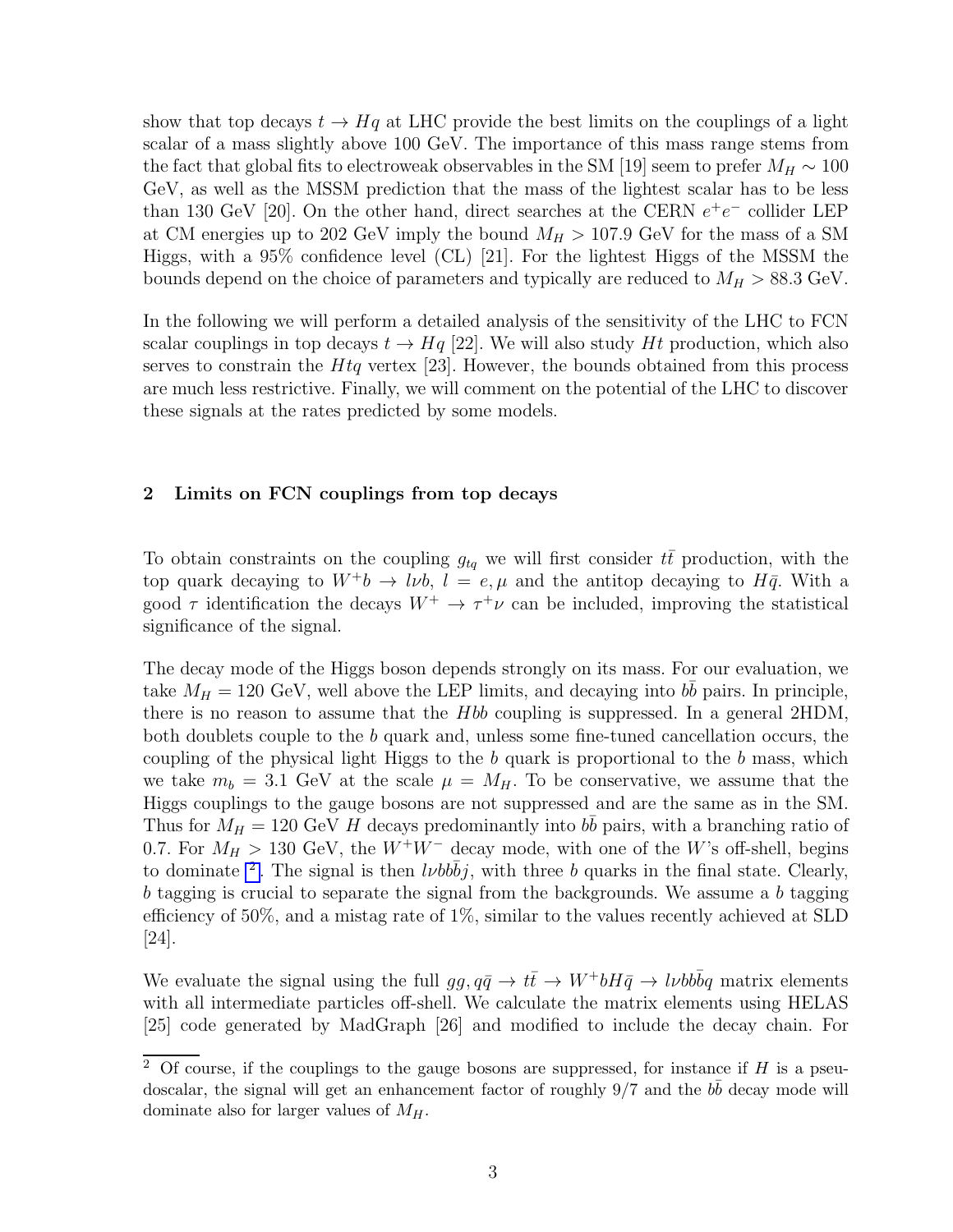definiteness we assume  $c_v = 1$ ,  $c_a = 0$ , but we check that the difference when using other combinations is below 1%. We normalize the cross section with a K factor of 2.0 [27].

The main background to this signal comes from  $t\bar{t}$  production with standard top and antitop decays,  $t \to W^+b \to l\nu b$ ,  $\bar{t} \to W^-\bar{b} \to j\bar{j}\bar{b}$ . This process mimics the signal if one of the jets resulting from the  $W^-$  decay is mistagged as a b jet. The matrix elements for this process are calculated with HELAS and MadGraph in the same way as the signal, taking again  $K = 2.0$ . Another background to be considered is *Wbbjj* production, for which we use VECBOS [28] modified to include energy smearing and trigger and kinematical cuts. For this process we take  $K = 1.1$  [29]. *Wjjjj* production is negligible after using b tagging. For the phase space integration we use MRST structure functions set A [30] with  $Q^2 = \hat{s}$ .

After generating signals and backgrounds, we simulate the detector resolution effects with a Gaussian smearing of the energies of jets j and charged leptons  $l$  [31],

$$
\frac{\Delta E^l}{E^l} = \frac{10\%}{\sqrt{E^l}} \oplus 0.3\%, \quad \frac{\Delta E^j}{E^j} = \frac{50\%}{\sqrt{E^j}} \oplus 3\%,\tag{2}
$$

where the energies are in GeV and the two terms are added in quadrature. We then apply detector cuts on transverse momenta  $p<sub>T</sub>$ , pseudorapidities  $\eta$  and distances in  $(\eta, \phi)$  space ∆R:

$$
p_T^l \ge 15 \text{ GeV} , p_T^j \ge 20 \text{ GeV}
$$
  

$$
|\eta^{l,j}| \le 2.5 , \Delta R_{jj,lj} \ge 0.4.
$$
 (3)

For the events to be triggered, we require both the signal and background to fulfill at least one of the trigger conditions [32]. These conditions are different in the low 10 fb<sup>-1</sup>  $(L)$  and high 100 fb<sup>-1</sup> (H) luminosity Runs. For our processes, the relevant conditions are

- one jet with  $p_T \geq 180 \text{ GeV (L)} / 290 \text{ GeV (H)},$
- three jets with  $p_T \geq 75$  GeV (L) / 130 GeV (H),
- one charged lepton with  $p_T \geq 20$  GeV (L) / 30 GeV (H),
- missing energy  $E_T \geq 50$  GeV (L) / 100 GeV (H) and one jet with  $p_T \geq 50$  GeV (L) / 100 GeV (H).

We reconstruct the signal as follows. There are three tagged b jets  $b_{1-3}$  in the final state and a non-b jet j. There are three possible pairs  $b_i, b_j$ , with invariant masses  $M_{b_i b_j}$ , one of which results from the decay of the Higgs boson and has an invariant mass close to  $M_H$ . The invariant mass of this pair and the jet j,  $M_{b_i b_j j}$ , is also close to the top mass. Hence we choose the pair  $b_i, b_j$  which minimizes  $(M_{b_i b_j} - M_H) + (M_{b_i b_j j} - m_t)$ , defining the Higgs reconstructed mass as  $M_H^{\text{rec}} = M_{b_i b_j}$  and the antitop reconstructed mass as  $m_{\bar{t}}^{\text{rec}} = M_{b_i b_j j}$ . In Figs 1, 2 we plot the kinematical distributions of these variables for the signal and for the  $t\bar{t}$  background. The  $m_{\bar{t}}^{\text{rec}}$  distribution is slightly broader for  $t\bar{t}$  due to the signal reconstruction method.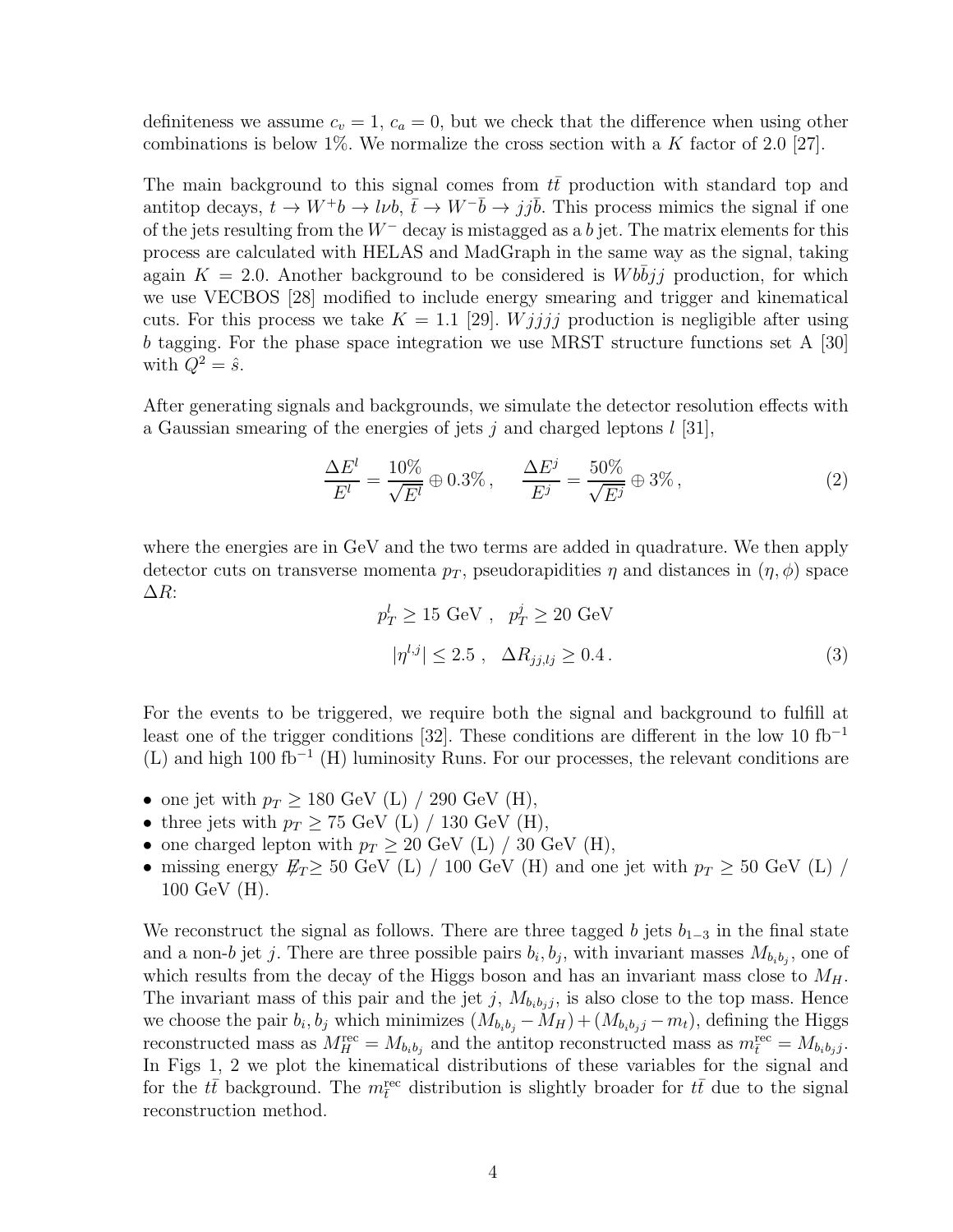

Fig. 1. Reconstructed Higgs mass  $M_H^{\text{rec}}$  distribution before kinematical cuts for the signal and  $t\bar{t}$  background in LHC Run L. We use  $g_{tq} = 0.2$ .



Fig. 2. Reconstructed antitop mass  $m_{\bar{t}}^{\text{rec}}$  distribution before kinematical cuts for the signal and  $t\bar{t}$  background in LHC Run L. We use  $g_{tq} = 0.2$ .

The remaining jet  $b_k$  and the charged lepton result from the decay of the top quark. To reconstruct its mass, we make the hypothesis that all missing energy comes from a single neutrino with  $p^{\nu} = (E^{\nu}, p_T, p_L^{\nu})$ , and  $p_T$  the missing transverse momentum. Using  $(p^l + p^{\nu})^2 = M_W^2$  we find two solutions for  $p^{\nu}$ , and we choose that one making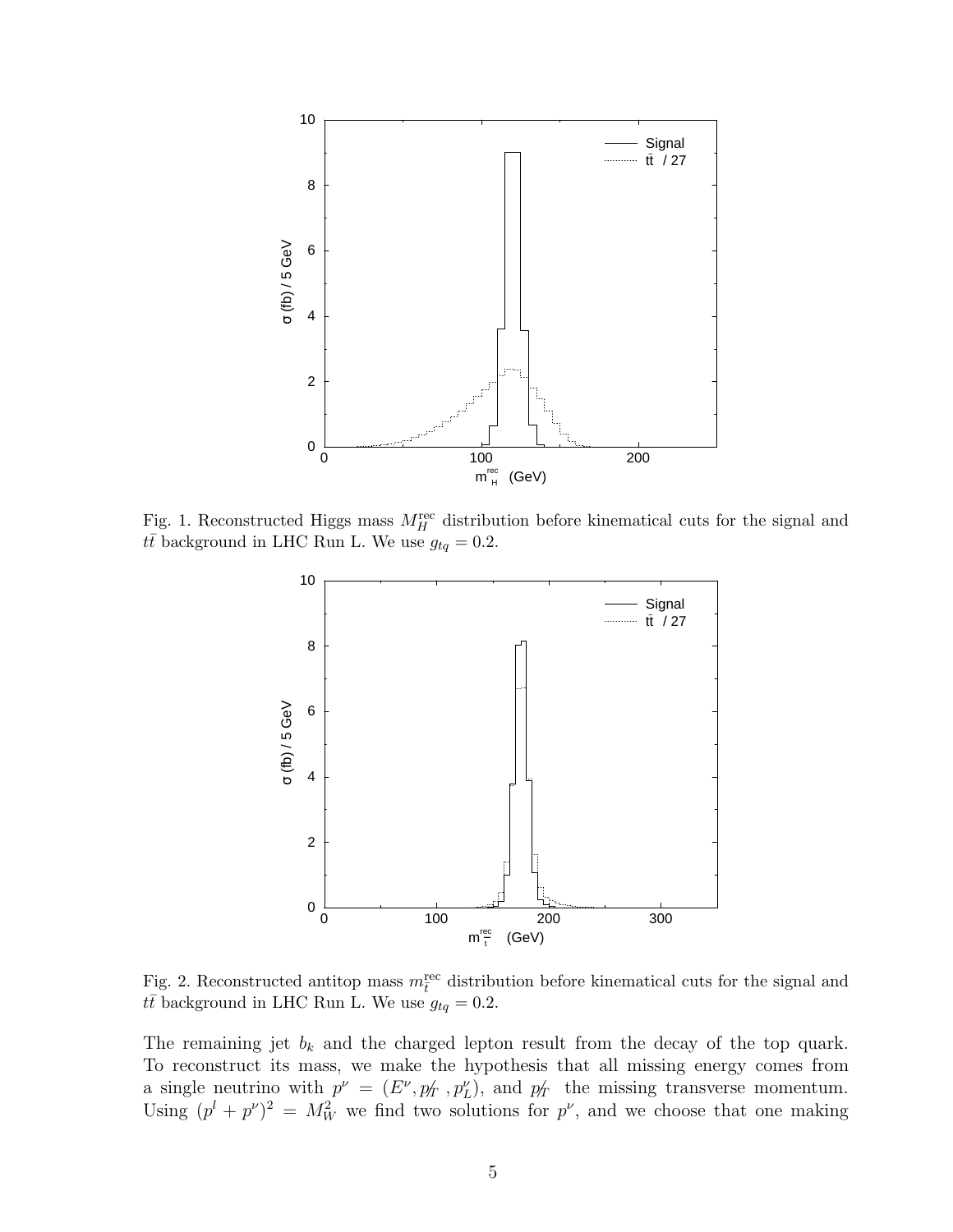

Fig. 3. Reconstructed top mass  $m_t^{\text{rec}}$  distribution before kinematical cuts for the signal and  $t\bar{t}$ background in LHC Run L. We use  $g_{tq} = 0.2$ .

the reconstructed top mass  $m_t^{\text{rec}} \equiv \sqrt{(p^l + p^\nu + p^{b_k})^2}$  closest to  $m_t$ . In Fig. 3 we plot the kinematical distribution of this variable for the signal and  $t\bar{t}$  background.

The reconstruction of the signal and the requirement  $m_t^{\text{rec}}, m_t^{\text{rec}} \sim m_t$ ,  $M_H^{\text{rec}} \sim M_H$  are sufficient to eliminate the Wbbjj background, but hardly affect  $t\bar{t}$ , as can be seen in Figs. 1–3. To improve the signal to background ratio we reject events when one pair of jets,  $b_{i}j$  or  $b_{j}j$ , seems to be the product of the hadronic decay of a W boson, as happens for the  $t\bar{t}$  background. We define the reconstructed W mass as the invariant mass  $M_{b_{ij}}$ ,  $M_{b_j j}$  closest to  $M_W$  (see Fig. 4) and impose a veto cut on events with  $M_W^{\text{rec}} \sim M_W$ .

The complete set of kinematical cuts for both Runs is summarized in Table 1. We also require a large transverse energy  $H_T$ .

| Variable               | Cut                      |
|------------------------|--------------------------|
| $M_H^\mathrm{rec}$     | $110 - 130$              |
| $m_{\bar t}^{\rm rec}$ | $160 - 185$              |
| $m_t^{\text{rec}}$     | $160 - 190$              |
| $M_W^{\rm rec}$        | $< 65 \text{ or } > 110$ |
| $H_{T}$                | >240                     |

Table 1

Standard kinematical cuts for the  $l\nu bb\bar{b}j$  signal. The masses and the energy are in GeV.

Alternatively, we can use an artificial neural network (ANN) as a classifier to distinguish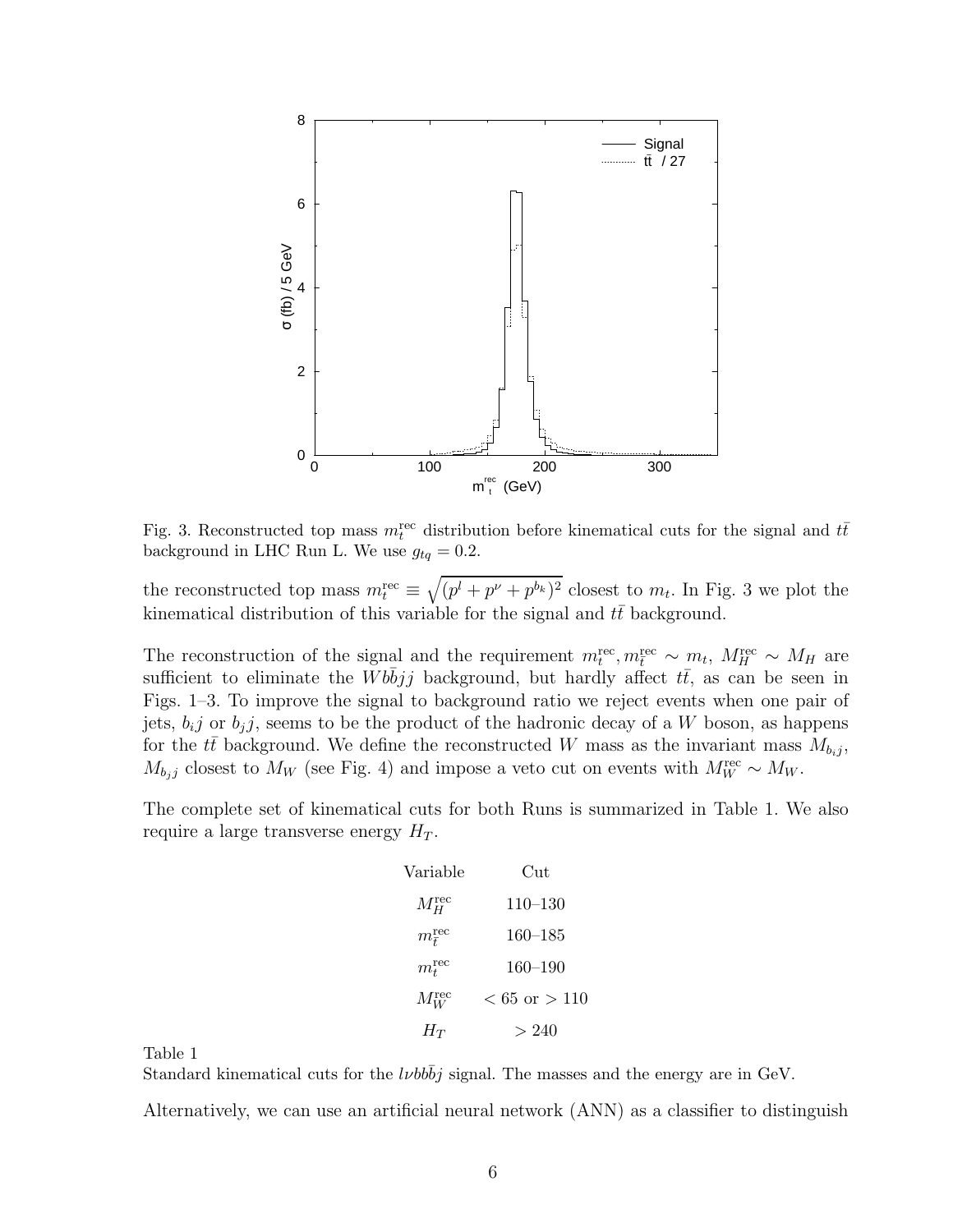

Fig. 4. Reconstructed W mass  $M_W^{\text{rec}}$  distribution before kinematical cuts for the signal and  $t\bar{t}$ background in LHC Run L. We use  $g_{tq} = 0.2$ .

between the signal and the  $t\bar{t}$  background. In addition to  $M_H^{\text{rec}}$ ,  $m_t^{\text{rec}}$ ,  $m_t^{\text{rec}}$  and  $M_W^{\text{rec}}$ , we consider  $p_T^H$ , the transverse momentum of the reconstructed Higgs boson,  $p_T^{\text{max}}$  and  $p_T^{\text{min}}$ , the maximum and minimum transverse momentum of the jets, and  $p_T^{b,\max}$  $T^{\text{o,max}}$ , the maximum transverse momentum of the two b's which reconstruct the Higgs boson. The kinematical distributions of these variables are shown in Figs. 5–8.

We observe that these variables are clearly not suitable to perform kinematical cuts on them. However, their inclusion as inputs to an ANN greatly improves its ability to classify signal and background events. We have not found any improvement adding other variables, and in some cases the results are worse.

To construct the ANN we use JETNET 3.5 [33]. We find convenient using a three-layer topology of 8 input nodes, 12 hidden nodes and 1 output node. However, we do not claim that either the choice of variables or the network topology are the best ones. The performance of the ANN is not very sensitive to the number of hidden nodes. The input variables are normalized to lie approximately in the interval  $[-1, 1]$  to reduce the training time. The network output r is set to one for the signal and zero for tt. We train the network using two sets with roughly 40000 signal and 40000 background events and the standard backpropagation algorithm. To test the ability of the network to classify never seen data we use two other sets with the same size.

One frequent problem is overtraining. To avoid it, we keep training while the network error evaluated on the test sets,  $E_t^{(\tilde{N})}$  $t^{(N)}$ , decreases for the successive training epochs N. When it begins to increase, we stop training. To avoid fluctuations, we keep track of  $E_t^{(N)}$ t for previous epochs. When we reach an epoch  $N_0$  when  $E_t^{(N_0-100)}$  $t_t^{(N_0-100)}$  is smaller than all the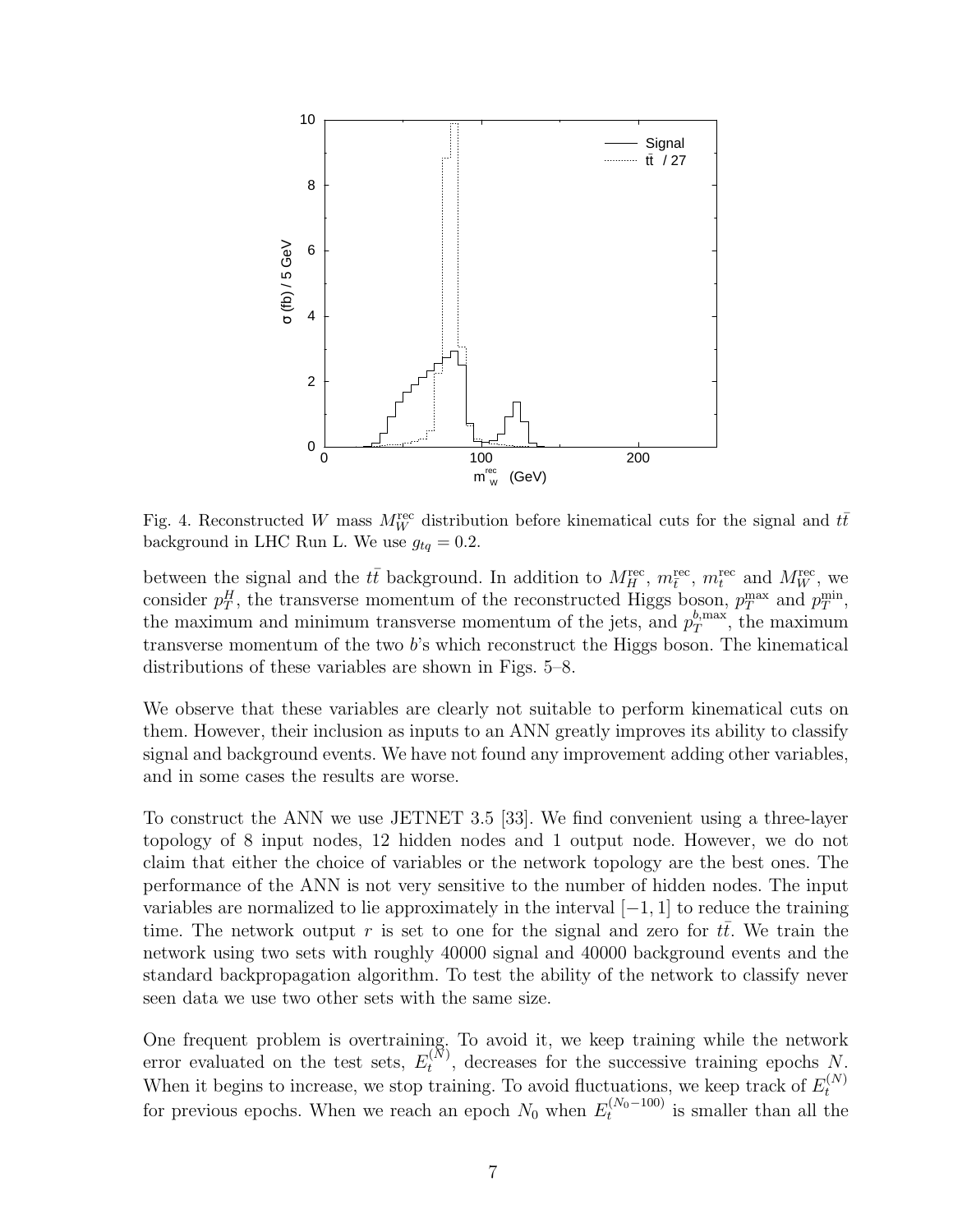

Fig. 5. Higgs transverse momentum  $p_T^H$  distribution before kinematical cuts for the signal and  $t\bar{t}$  background in LHC Run L. We use  $g_{tq} = 0.2$ .



Fig. 6.  $p_T^{\text{max}}$  distribution before kinematical cuts for the signal and  $t\bar{t}$  background in LHC Run L. We use  $g_{tq} = 0.2$ .

following values, we stop training and start again until epoch  $N_0 - 100$ .

We repeat the same procedure using four other different training and test sets of the same size, and find that the results are fairly stable. The final training is done including the 4 training and 4 test sets. At the end of the training, most of the signal and background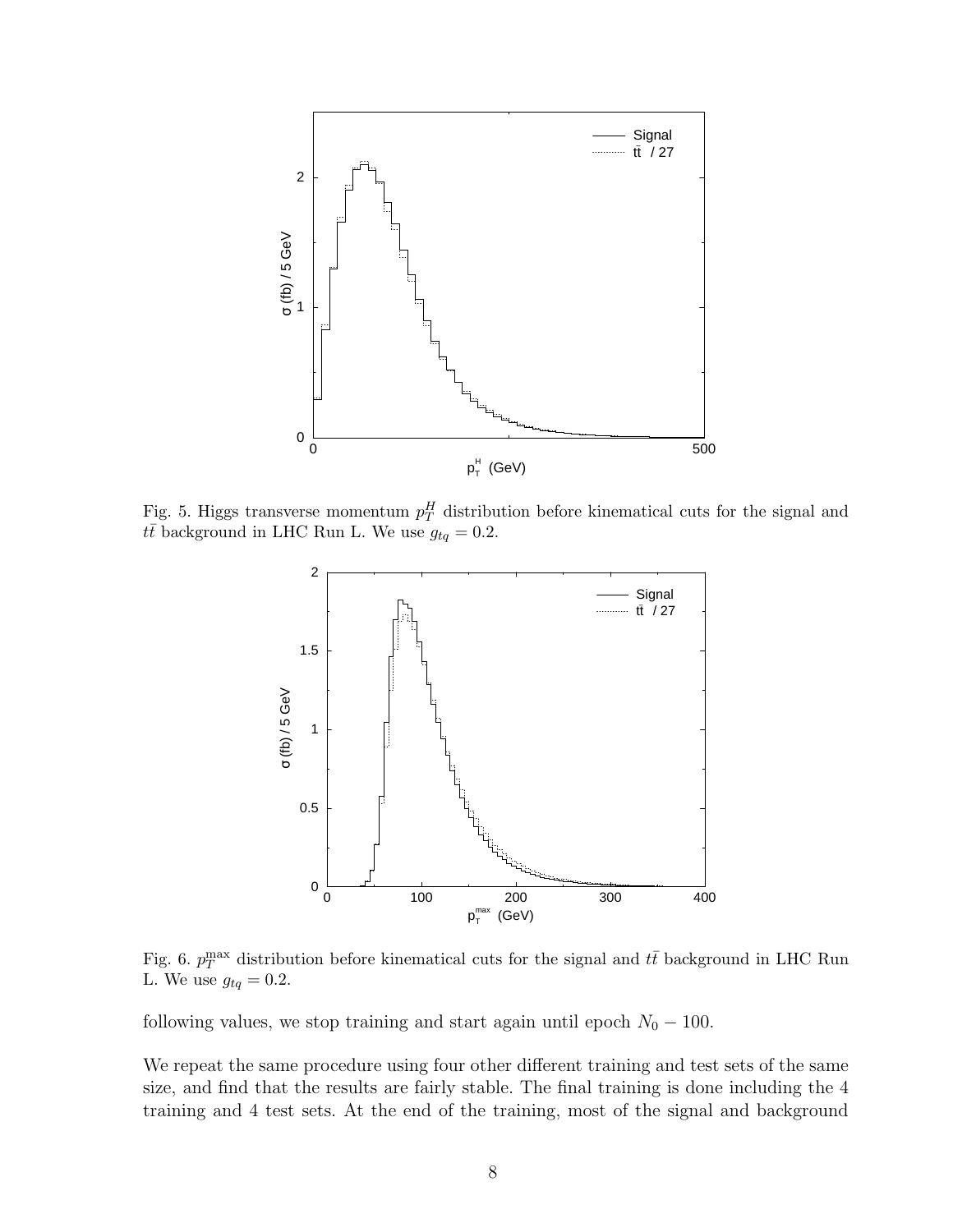

Fig. 7.  $p_T^{\min}$  distribution before kinematical cuts for the signal and  $t\bar{t}$  background in LHC Run L. We use  $g_{tq} = 0.2$ .



Fig. 8.  $p_T^{b,\text{max}}$  $t_T^{b,\max}$  distribution before kinematical cuts for the signal and  $t\bar{t}$  background in LHC Run L. We use  $g_{tq} = 0.2$ .

events in the test samples concentrate in very narrow intervals  $[0.99, 1]$  and  $[0, 0.01]$ , respectively.

To classify signal and background we use two other signal and background sets with never seen before data, 50 and 100 times larger, respectively, than the ones used in training,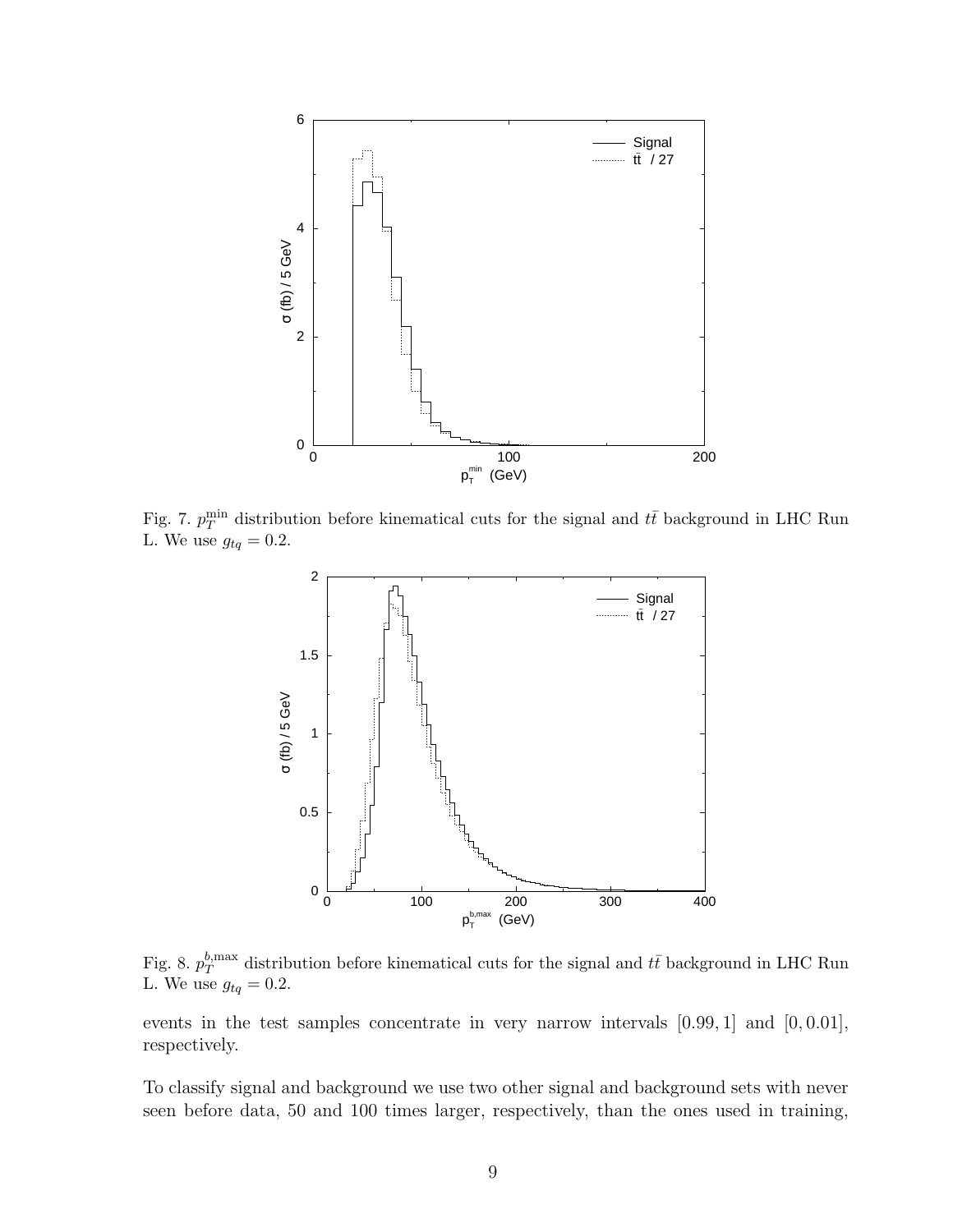to avoid possible statistical fluctuations. To separate signal from background we simply require  $r > 0.998$ . This maintains 29% of the signal while it rejects 99.9% of the  $t\bar{t}$  background. It is not necessary to train another ANN to distinguish the  $Wbbjj$  background, the same network with  $r > 0.998$  completely eliminates it. In Table 2 we collect the number of events without cuts, with the standard cuts in Table 1 and with the ANN cut  $r > 0.998$ , for LHC Runs L and H. We normalize the signal to  $g_{tq} = 0.2$ .

|        | Run L          |                  |             | Run H         |                  |            |  |
|--------|----------------|------------------|-------------|---------------|------------------|------------|--|
|        | before<br>cuts | standard<br>cuts | ANN<br>cuts | before<br>cut | standard<br>cuts | ANN<br>cut |  |
| Signal | 267            | 98.2             | 76.2        | 2150          | 797              | 614        |  |
| tt     | 7186           | 33.2             | 10.0        | 58230         | 270              | 80         |  |
| Wbbii  | 77             | 0.3              | 0.1         | 644           | 2.2              | 1.0        |  |

Table 2

Number of *lvbbbj* events before and after kinematical cuts for the signal and backgrounds. We use  $g_{tq} = 0.2$ .

Although for definiteness we train the ANN with a vector FCN coupling  $(c_v = 1, c_a = 0)$ , we check that the same ANN correctly recognizes the signal events when we consider an axial, left- or right-handed FCN coupling. The differences between the cross sections are in all cases below 1%, and comparable to the statistical Monte Carlo uncertainty. The differences between the cross sections after standard kinematical cuts are also smaller than 1%.

To derive upper bounds on the FCN couplings we follow the Feldman-Cousins construction [34]. For the numerical evaluation of the confidence intervals we use the PCI package [35]. If there is no evidence of this process, i. e., if the number of events observed  $n_0$  is equal to the expected background  $n_b$ , we obtain independent limits on the couplings  $g_{tu}$ ,  $g_{tc}$ . Using the standard cuts we obtain  $g_{tq} \leq 0.071$  at Run L and  $g_{tq} \leq 0.041$  at Run H. Using the ANN cut improves these limits,  $g_{tq} \leq 0.064$  at Run L and  $g_{tq} \leq 0.035$  at Run H. All bounds are calculated with a 95% CL. Although the improvement may not seem very significant, in Section 4 we will see that the luminosity required to see a positive signal is reduced to one half with the help of the neural network.

It is worth to give here also the results for the Fermilab Tevatron. This process at Run II with a CM energy of 2 TeV and a luminosity of 20 fb<sup>-1</sup> gives only  $g_{tq} \leq 0.38$  (using standard kinematical cuts) due to the smaller statistics available.

# 3 Limits on FCN couplings from  $Ht$  production

The existence of top FCN Higgs couplings leads to  $Ht$  production through the diagrams in Fig. 9. This process has a negligible cross section in the SM [36]. As in the previous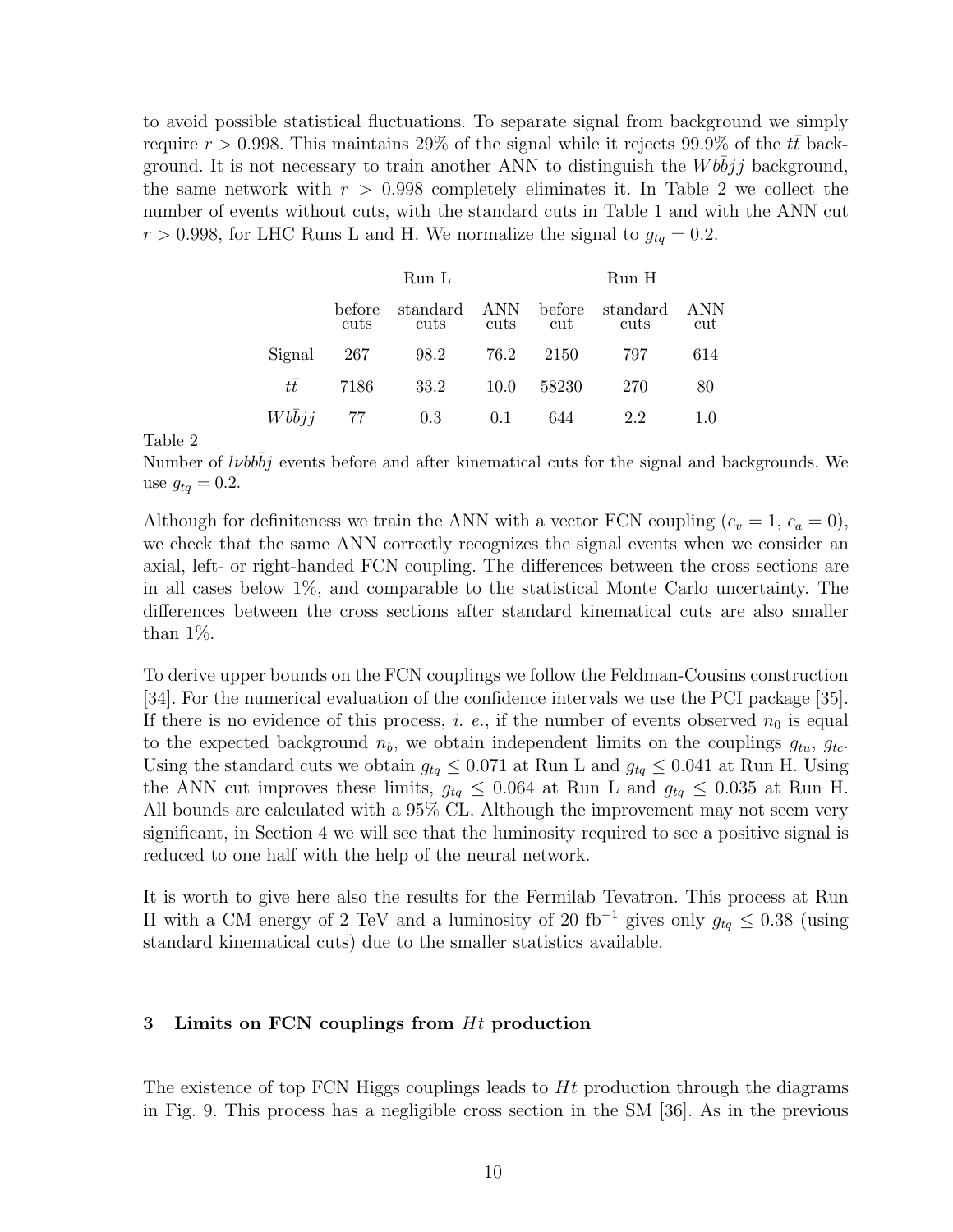section, we consider only the leptonic decays of the top quark, and the signal is  $l\nu bbb$ . Note that Ht production is completely analogous to  $Zt$  production via  $Ztq$  anomalous couplings with  $Z \to b\bar{b}$  [37], and has the same large backgrounds as this decay mode. The most dangerous is  $t\bar{t}$  production, with  $t \to W^+b \to l\nu b$ ,  $\bar{t} \to W^-\bar{b} \to j j\bar{b}$ , when one of the jets resulting from the W<sup>−</sup> decay is missed by the detector and the other is mistagged as a b jet. Another small background is  $Wbbj$  production.



Fig. 9. Feynman diagrams for  $qq \to Ht$  via FCN couplings.

The Ht process has a smaller cross section than  $t\bar{t}$  with subsequent decay  $\bar{t} \to H\bar{q}$  for the same values of  $g_{tq}$ , but also receives an additional contribution from the latter when q is missed by the detector. This correction is not very significant for the analogous case of Zt production, about  $+10\%$  for the up quark and  $+50\%$  for the charm, but in this case with  $M_H > M_Z$  the additional contribution becomes more important. In our calculations we will then take into account both processes. The signals and backgrounds are generated as for the *lvbbbj* case. To estimate the number of events in which a jet is missed by the detector, we consider that a jet is missed when it has a low transverse momentum  $p_T^j < 20$ GeV or a very large pseudorapidity  $\eta^j > 3$ .

The signal is reconstructed choosing first the pair of b jets whose invariant mass is closest to  $M_H$ . The remaining b jet is assigned to the decay of the top quark, whose mass is reconstructed as in the previous Section. To improve the signal to background ratio we use the kinematical cuts shown in Table 3.

| Variable        | Cut         |
|-----------------|-------------|
| $M_H^{\rm rec}$ | 115–125     |
| $m_t^{\rm rec}$ | $160 - 190$ |
| $H_T$           | >220        |

Table 3

Kinematical cuts for the *lvbbb* signal. The masses and the energy are in GeV.

In this case we cannot reduce the background imposing a veto cut to reject events in which a pair of jets has an invariant mass around  $M_W$ , because one of these jets is missed by the detector. Using an ANN does not improve the situation. The number of events for the  $gu \to Ht$  and  $gc \to Ht$  signals, the additional contribution  $t\bar{t} \to Ht(q)$  and their backgrounds is collected in Table 4.

The limits obtained from the Ht process are much less restrictive than from top decays. If no signal is observed, we obtain from Table 4  $g_{tu} \leq 0.13$ ,  $g_{tc} \leq 0.19$  at Run L and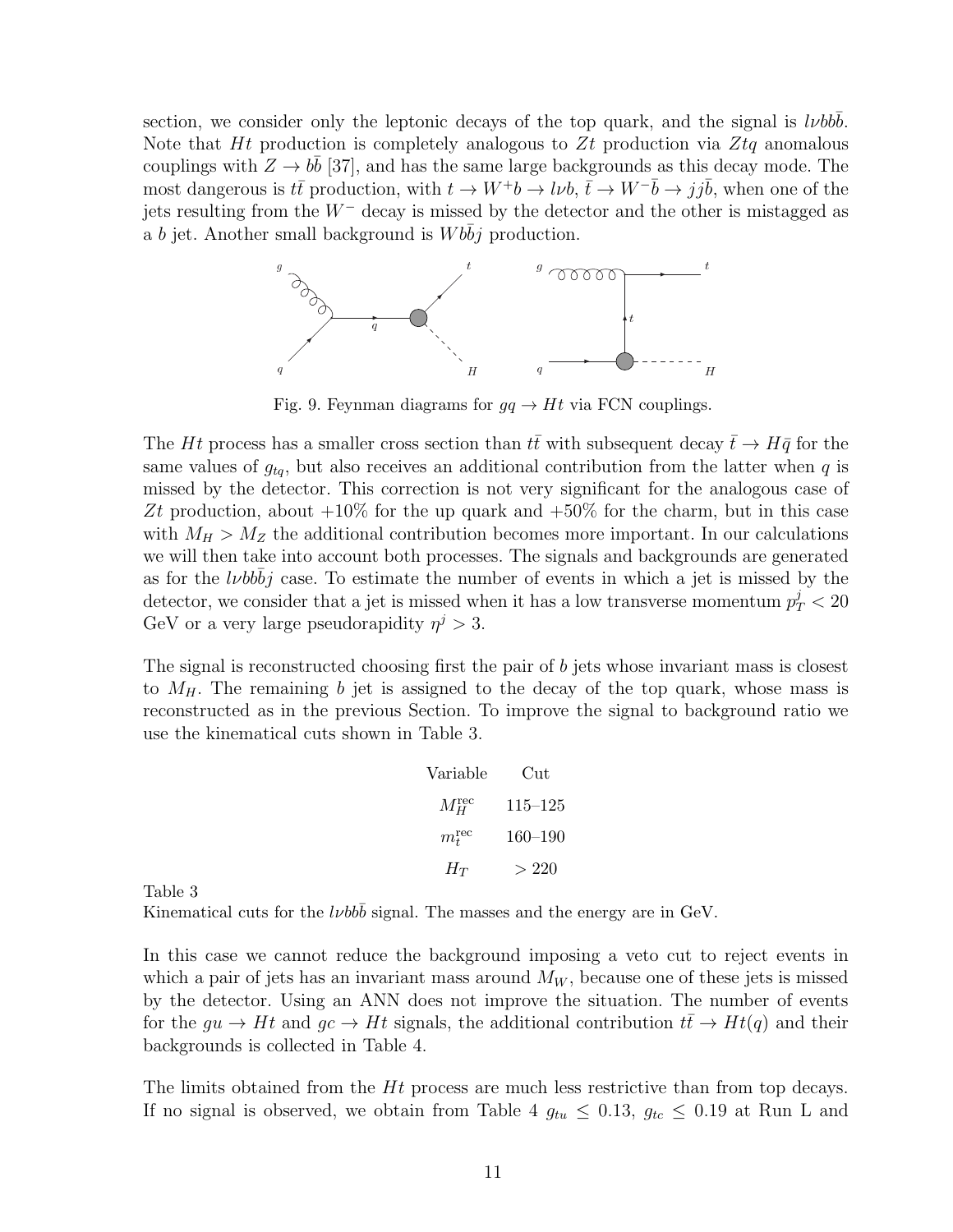|                        | Run L          |               | Run H          |               |  |
|------------------------|----------------|---------------|----------------|---------------|--|
|                        | before<br>cuts | after<br>cuts | before<br>cuts | after<br>cuts |  |
| $gu \to Ht$            | 57.2           | 35.1          | 470            | 293           |  |
| $gc \rightarrow Ht$    | 11.9           | 6.8           | 95             | 56            |  |
| $tt \rightarrow Ht(q)$ | 42.1           | 22.0          | 170            | 186           |  |
| $t\bar{t}$             | 1373           | 143           | 11260          | 1190          |  |
| Wbbi                   | 77 2           | 1.6           | 619            | 12.7          |  |

Table 4

Number of  $l\nu b b\bar{b}$  events before and after the kinematical cuts in Table 3 for the Ht signal, the additional contribution  $t\bar{t} \to Ht(q)$  and their backgrounds  $t\bar{t}$  and  $Wb\bar{b}j$ . We use  $g_{tq} = 0.2$ .

 $g_{tu} \leq 0.076$ ,  $g_{tc} \leq 0.11$  at Run H. The same is true for Tevatron Run II, where the bounds obtained are very poor,  $g_{tu} \leq 0.40$ ,  $g_{tc} \leq 1.2$ 

## 4 LHC discovery potential

In the previous Sections we have considered that the signal is not seen, and have obtained 95% CL upper bounds on the size of the FCN couplings. These bounds imply the limits in the branching ratios of  $t \rightarrow Hq$  in Table 5.

|         | $LHC$ Run $L$ |  |                                                                                                                                                     | LHC Run H | Tevatron Run II |  |  |
|---------|---------------|--|-----------------------------------------------------------------------------------------------------------------------------------------------------|-----------|-----------------|--|--|
|         |               |  | Signal $Br(t \to Hu)$ $Br(t \to He)$ $Br(t \to Hu)$ $Br(t \to He)$ $Br(t \to Hu)$ $Br(t \to Hu)$                                                    |           |                 |  |  |
|         |               |  | $2 \nu b b \bar{b} j$ $1.4 \times 10^{-4}$ $1.4 \times 10^{-4}$ $4.5 \times 10^{-5}$ $4.5 \times 10^{-5}$ $5.2 \times 10^{-3}$ $5.2 \times 10^{-3}$ |           |                 |  |  |
| Table 5 |               |  | $2.2 \times 10^{-4}$ $1.3 \times 10^{-3}$ $2.2 \times 10^{-4}$ $4.3 \times 10^{-4}$ $5.9 \times 10^{-3}$ $5.3 \times 10^{-2}$                       |           |                 |  |  |

95% CL upper limits on branching fractions of anomalous top decays obtained from the two processes analyzed. We also include the results for Tevatron Run II for comparison.

The limits obtained for different values of  $M_H$  are very similar. For a lighter Higgs, the larger phase space (in the case of top decays) or the larger structure functions (in  $Ht$ production) increase the signal cross section and hence allow a better determination of  $g_{tq}$ . This improvement disappears when expressing the limit in terms of a branching ratio. After repeating the analysis using  $M_H = 110$ ,  $Br(H \rightarrow b\bar{b}) = 0.8$ , we find limits 3% smaller from top decays and  $5\%$  smaller from Ht production. A heavier Higgs has the opposite behaviour, with the disadvantage of a smaller branching ratio  $H \to b\bar{b}$ . With  $M_H = 130$ ,  $Br(H \rightarrow b\bar{b}) = 0.45$  the limits from top decays and Ht production are 1.5 and 1.3 times larger, respectively.

Let us turn now to the possibility of observing these anomalous decays. The most common criterion to estimate the discovery potential is to use the discovery significance defined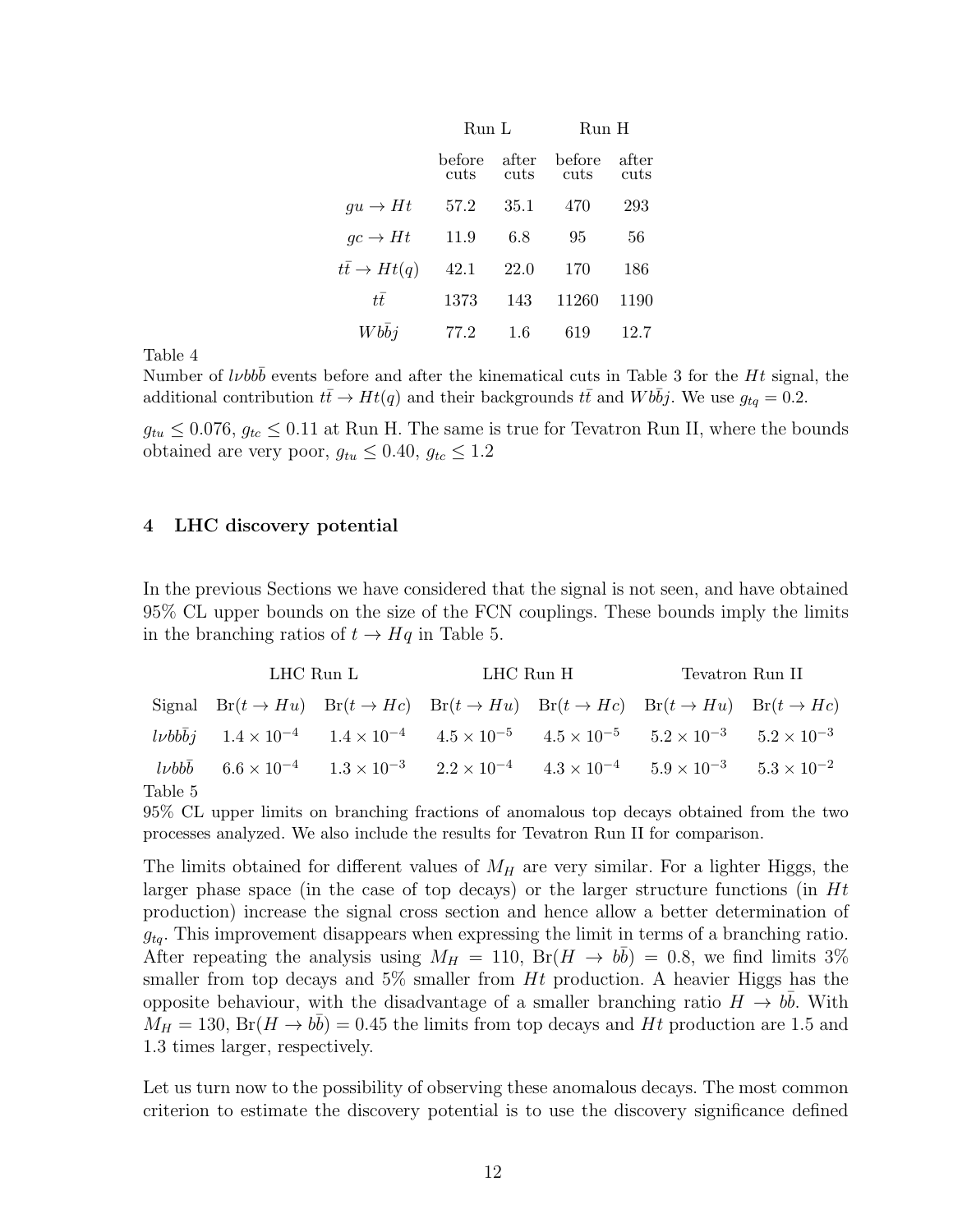as the ratio of the expected signal divided by the expected background fluctuation,  $s \equiv$  $n_s/\sqrt{n_b}$ . This is adequate when  $n_b > 5$  and the Poisson distribution of the background can be approximated by a Gaussian with standard deviation  $\sqrt{n_b}$ . One has "evidence"  $(3\sigma)$  when  $s > 3$ , and "discovery"  $(5\sigma)$  occurs with  $s > 5$ .

In a general 2HDM, the most common *ansatz* for the FCN couplings is to assume that they scale with the quark masses. Under this assumption, the expected size of these couplings is  $g_{tc} \simeq \sqrt{m_t m_c}/M_W = 0.20$ ,  $g_{tu} \simeq \sqrt{m_t m_u}/M_W = 0.012$ . An *Htc* coupling of this size (leading to  $Br(t \to Hc) = 1.5 \times 10^{-3}$ ) will easily be detected and precisely measured. In top decays, at Run H we have  $s = 48$  using standard cuts and  $s = 68$  using the network cut. The benefit of the ANN is clear: the luminosity required to discover a signal is reduced to one half. In Ht production, the significance is much smaller,  $s = 7$ . The minimum coupling which can be discovered with  $5\sigma$  is  $g_{tc} = 0.054$  (Br( $t \rightarrow Hc$ ) =  $1.1 \times 10^{-4}$ ), and the minimum coupling which can be seen with  $3\sigma$  is  $g_{tc} = 0.042 \left( \text{Br}(t \to Hc) = 6.5 \times 10^{-5} \right)$ . An Htu coupling  $g_{tu} = 0.012$  is too small to be seen, because in top decays we have only  $s = 0.23$ , and in Ht production  $s = 0.046$ . Note that for a 2HDM this ansatz implies that there are other interesting FCN current processes, for instance  $H \to \mu\tau$  at a muon collider [38].

Another possibility is to consider that the FCN couplings between two quarks are proportional to some CKM mixing angles involving these quarks. Rephasing invariance implies that these couplings are of the form  $g_{qq'} = \lambda V_{qi} V_{q'}^*$  $a_{q'i}^{*}$ , with  $i = d, s, b$  [5,6]. Choosing  $i = b$ , the hierarchy among the mixing angles guarantees a small value for  $g_{uc} = \lambda V_{ub} V_{cb}^*$ . With  $\lambda = 5$  we recover the values of  $g_{uc}$  and  $g_{tc}$  of the previous *ansatz*, but  $g_{tu}$  is a factor of two larger,  $g_{tu} = 0.025$ . An Htu coupling of this size is now near the detectable level:  $s = 1.1$ in top decays and in  $s = 0.22$  in Ht production, and if it is enhanced by a factor  $\sim 2$  it would also be detected.

In models with exotic quarks the top FCN scalar couplings can be large,  $g_{tu} \simeq 0.31$  or  $g_{tc} \simeq 0.35$  (but not both simultaneously). These are the only models where the top can naturally have a large mixing with the up quark. However, the effects of top mixing in these models are most clearly seen with the appearance of tree level  $Z_t$  couplings, leading to top anomalous decays  $t \to Z_q$  [39] and Zt production [37]. If these processes are not observed at LHC, the  $Htq$  couplings (proportional to the FCN  $Ztq$  couplings) must be small,  $g_{tu} \leq 0.024$ ,  $g_{tc} \leq 0.030$ , below the detectable level.

To analyze the case of top decays  $t \to Hq$  in the MSSM it is necessary to recalculate the signal and backgrounds and train again the ANN with the new data. The reason is that in the region of parameters of interest the Higgs width is much larger due to the enhanced  $H_{bb}$  coupling, and the  $M_H^{\text{rec}}$  distribution is broader in principle. For consistency we will use the parameters of Ref. [10]:  $\tan \beta = 35$ , a pseudoscalar mass  $M_A = 120$ GeV and  $c_v = c_a = 1/\sqrt{2}$ . With these parameters, the Higgs mass is in the interval  $M_H = 105 - 120$  GeV [40]. The kinematics is fairly independent of the particular value of  $M_H$  used, as we have shown above, the only difference being the Higgs decay rate to  $b\bar{b}$  which varies slightly in this mass range. For our analysis we take  $M_H = 110 \text{ GeV}$ ,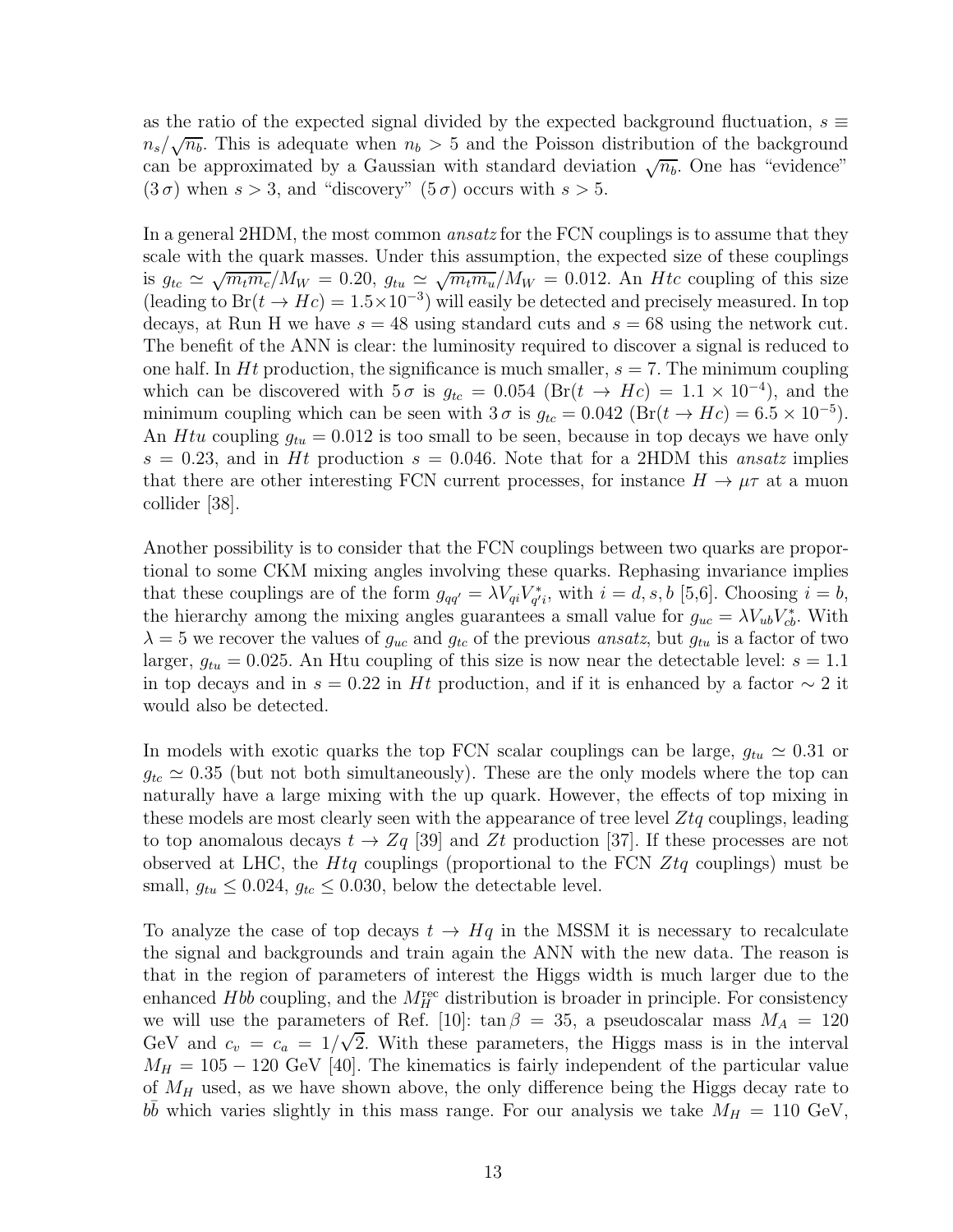$Br(H \to b\bar{b}) = 0.9$  [41]. Our limits on  $Br(t \to Hq)$  are proportional to  $1/Br(H \to b\bar{b})$ . To separate signal from background we select events with network output  $r > 0.994$ .

There are large regions in the MSSM parameter space where  $Br(t \rightarrow He)$  is greater than  $1.1 \times 10^{-4}$  and even reaches  $4 \times 10^{-4}$  [10]. These decays can be discovered at LHC Run H with  $5\sigma - 18\sigma$ . Also, a rate Br $(t \to Hc) = 6.7 \times 10^{-5}$  is observable with  $3\sigma$ . The decays  $t \rightarrow Hu$  have a too small rate to be seen.

On the other hand, if no signal is observed we obtain a limit  $g_{tq} \leq 0.054$  at Run L and  $g_{tq} \leq 0.031$  at Run H. Note that although these limits seem better than those obtained for  $M_H$  = 120, when translated into branching ratios they give very similar bounds,  $Br(t \to Hq) \leq 1.4 \times 10^{-4}$  at Run L and  $Br(t \to Hq) \leq 4.7 \times 10^{-5}$  at Run H.

## Acknowledgements

We are indebted to J. Guasch for discussions and for providing us with data for the MSSM Higgs analysis. We have also benefited from discussions with F. del Aguila, Ll. Ametller and J. Seixas. J. A. A. S. thanks the members of the CFIF for their hospitality during the realization of this work. This work was partially supported by CICYT under contract AEN96–1672 and by the Junta de Andalucía, FQM101.

#### References

- [1] S. Glashow and S. Weinberg, Phys. Rev. D15, 1958 (1977)
- [2] D. Atwood, L. Reina and A. Soni, Phys. Rev. D55, 3156 (1997)
- [3] F. del Aguila and M. J. Bowick, Phys. Lett. 169B, 144 (1982)
- [4] T. P. Cheng and M. Sher, Phys. Rev. D35, 3484 (1987)
- [5] A. S. Joshipura and S. D. Rindani, Phys. Lett. B260, 149 (1991)
- [6] G. C. Branco, W. Grimus and L. Lavoura, Phys. Lett. B380, 119 (1996)
- [7] F. del Aguila and M. J. Bowick, Nucl. Phys. B224, 107 (1983); for a recent analysis see K. Higuchi and K. Yamamoto, Phys. Rev. D62, 073005 (2000)
- [8] F. del Aguila, J. A. Aguilar-Saavedra and R. Miquel, Phys. Rev. Lett. 82, 1628 (1999); see also F. del Aguila and J. A. Aguilar-Saavedra, [hep-ph/9906461](http://arxiv.org/abs/hep-ph/9906461)
- [9] J.-M. Yang and C.-S. Li, Phys. Rev. D49 3412 (1994)
- [10] J. Guasch and J. Solà, Nucl. Phys. **B562**, 3 (1999)
- [11] B. Mele, S. Petrarca and A. Soddu, Phys. Lett. B435, 401 (1998)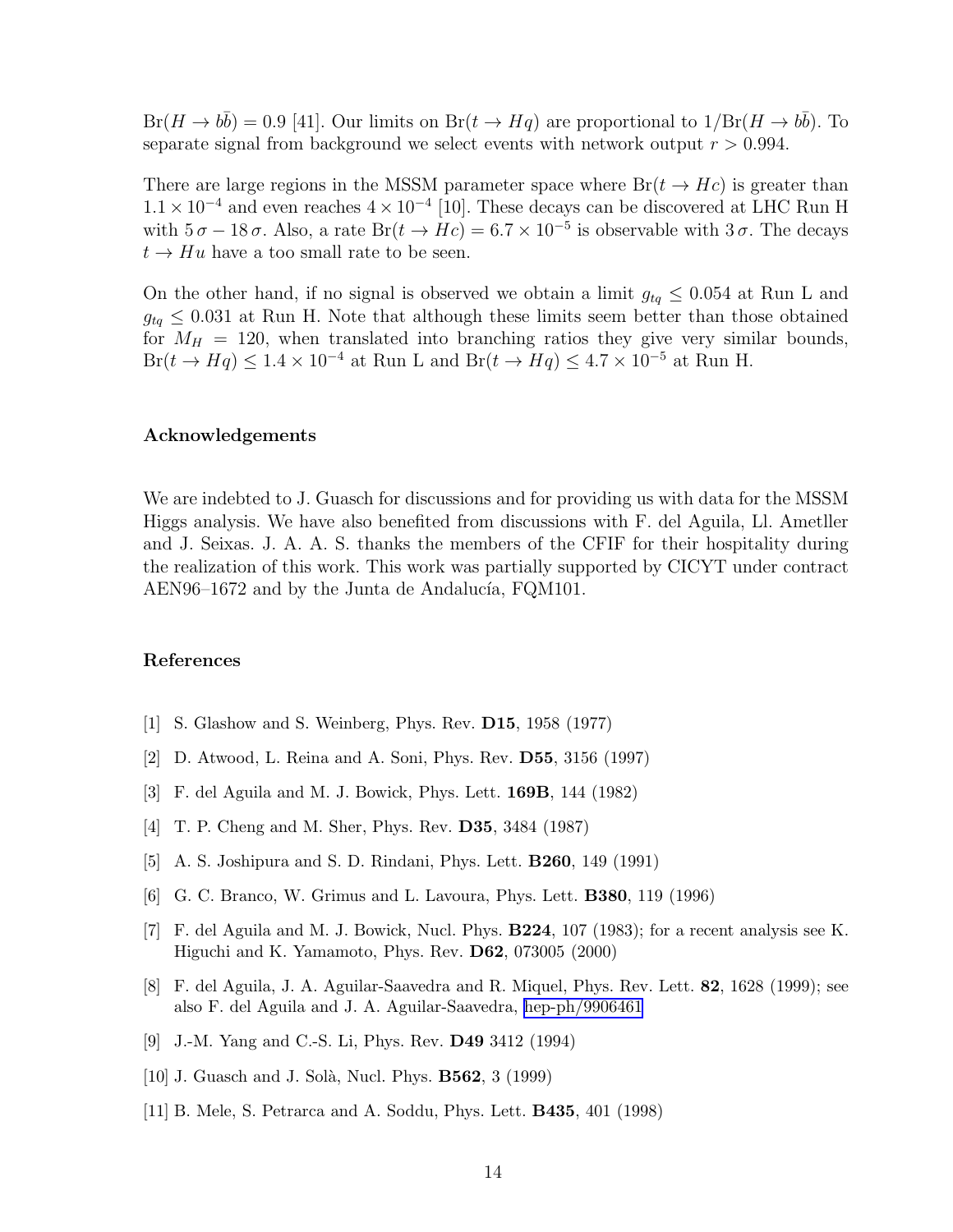- [12] B. A. Dobrescu and C. T. Hill, Phys. Rev. Lett. 81, 2634 (1998); R. S. Chivukula, B. A. Dobrescu, H. Georgi and C. T. Hill, Phys. Rev. D59, 075003 (1999)
- [13] D. Delepine, J. M. Gerard and R. Gonzalez Felipe, Phys. Lett. B372, 271 (1996)
- [14] G. Burdman, Phys. Rev. Lett. 83, 2888 (1999)
- [15] H.-J. He and C.-P. Yuan, Phys. Rev. Lett. 83, 28 (1999); H.-J. He, T. Tait and C.-P. Yuan, Phys. Rev. D62, 011702 (2000)
- [16] For a review see M. Beneke, I. Efthymipopulos, M. L. Mangano, J. Womersley (conveners) et al., report in the Workshop on Standard Model Physics (and more) at the LHC, Geneva, [hep-ph/0003033](http://arxiv.org/abs/hep-ph/0003033)
- [17] S. Bar-Shalom, G. Eilam, A. Soni and J. Wudka, Phys. Rev. Lett. 79, 1217 (1997)
- [18] D. Atwood, L. Reina and A. Soni, Phys. Rev. Lett. 75, 3800 (1995)
- [19] D. Abbaneo et al., CERN-EP-2000-016; P. Langacker, [hep-ph/9905428](http://arxiv.org/abs/hep-ph/9905428)
- [20] M. Carena, M. Quiros and C.E.M. Wagner, Nucl. Phys. B461, 407 (1996)
- [21] The LEP Collaborations ALEPH, DELPHI, L3 and OPAL, CERN-EP-2000-055
- [22] W.-S. Hou, Phys. Lett. B296, 179 (1992)
- [23] W.-S. Hou, G.-L. Lin, C.-Y. Ma and C.-P. Yuan, Phys. Lett. B409, 344 (1997)
- [24] SLD Collaboration, K. Abe et al., Phys. Rev. Lett. 80, 660 (1998)
- [25] E. Murayama, I. Watanabe and K. Hagiwara, KEK report 91-11, January 1992
- [26] T. Stelzer and W. F. Long , Comput. Phys. Commun. 81, 357 (1994)
- [27] R. K. Ellis, Phys. Lett. B 259, 492 (1991); P. Nason, S. Dawson and R. K. Ellis, Nucl. Phys. **B303**, 607 (1988); W. Beenakker *et al., ibid.* **B351**, 507 (1991)
- [28] F. Berends, H. Kuijf, B. Tausk and W. Giele, Nucl. Phys. B357, 32 (1991)
- [29] R. Hamberg, W.L. van Neerven and T. Matsuura, Nucl. Phys. B359, 343 (1991)
- [30] A. D. Martin, R. G. Roberts, W. J. Stirling and R. S. Thorne, Eur. Phys. J. C4, 463 (1998);
- [31] See for instance I. Efthymiopoulos, Acta Phys. Polon. B30, 2309 (1999)
- [32] ATLAS Trigger Performance Status Report CERN/LHCC 98-15
- [33] C. Peterson, T. Rognvaldsson and L. Lonnblad, Comput. Phys. Commun. 81, 185 (1994)
- [34] G. J. Feldman and R. D. Cousins, Phys. Rev. D57, 3873 (1998)
- [35] J. A. Aguilar-Saavedra, Comput. Phys. Commun. 130, 190 (2000)
- [36] W. J. Stirling and D. J. Summers, Phys. Lett. B283, 411 (1992); G. Bordes and B. van Eijk, Phys. Lett. B299, 315 (1993)